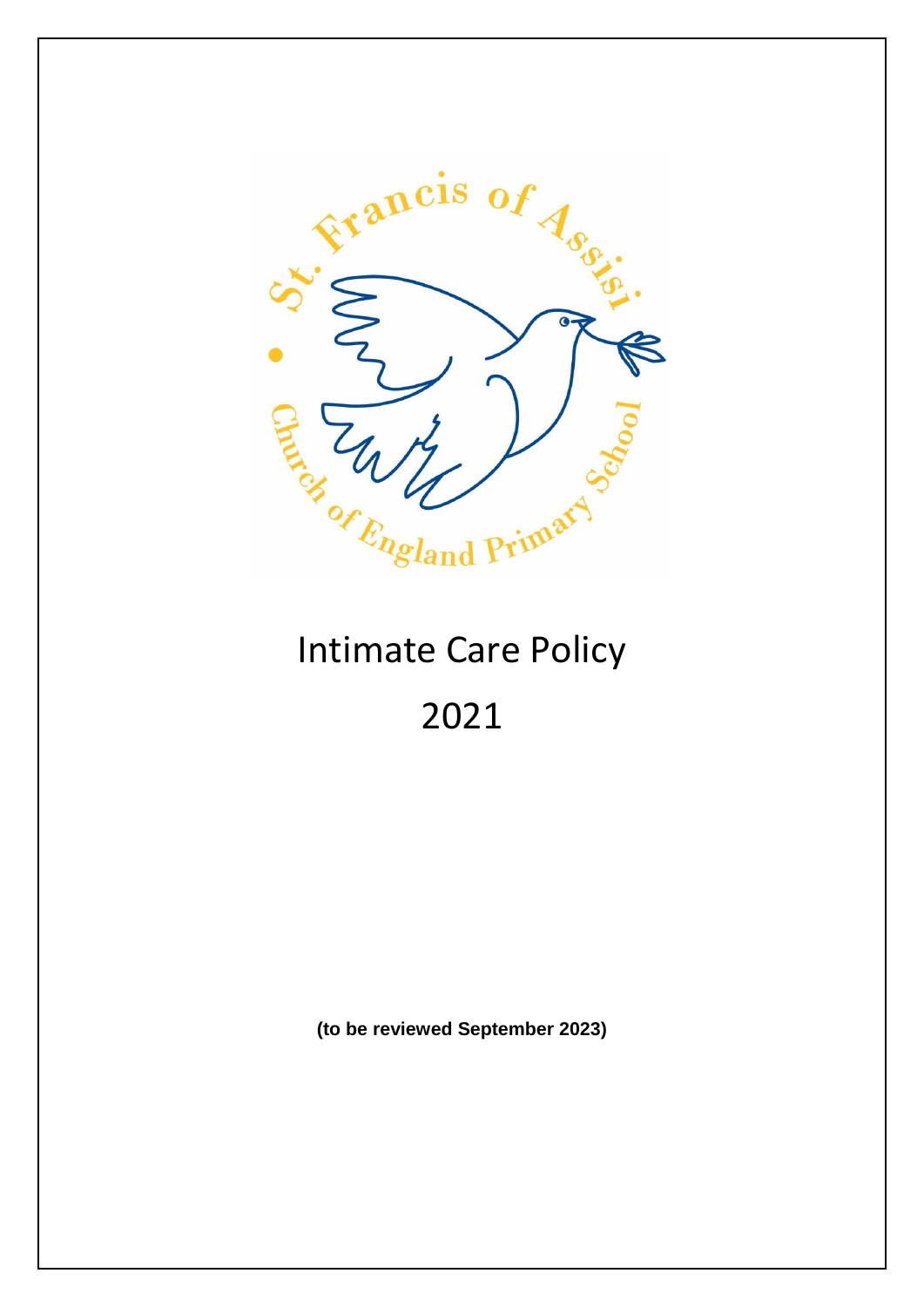At St Francis of Assis CE Primary School, we endeavour to provide the best educational opportunities for children within our care in a secure, happy and hard working environment. Within this environment, we are committed to providing equality of opportunity, allowing all children to aspire to greater heights and flourish within our school community.

#### **Purpose of the guidance**

This guidance refers to all children, of any age, who may require support for intimate/personal care from an adult on a daily basis and those who may require it occasionally or exceptionally. As with all developmental milestones, there is a wide variation in the time at which children and young people develop and intimate/personal care may need to be provided at any stage.

Staff who work with children and young people or those with special needs will realise that the issue of intimate/personal care is a difficult one and will require staff to be respectful of children's needs. Intimate/personal care can be defined as care tasks of an intimate/personal nature, children and young people's dignity would need to be preserved and a high level of privacy, choice and control would need to be provided to them.

Our school is committed to ensuring that all staff responsible for the intimate/personal care of children will undertake their duties in a professional manner at all times at the appropriate developmental level and degree of understanding. No child should be attended to in a way that causes distress or pain and this policy and procedure is to help ensure good practice in this area.

#### **Legislation**

This policy will support staff to overcome any challenges and be confident they are meeting the requirements of the Early Years Foundation Stage, Special Educational Needs and Disability Act (2001), the Disability Discrimination Act (1995), Equality Act (2010) and related legislation.

Children and Families Act 2014,<http://www.legislation.gov.uk/ukpga/2014/6/contents/enacted> Education Health Care Plans 37 – 50.

The Equality Act (2010) states that the responsible body of a school must not discriminate against a person:

- (a) In the arrangements it makes for deciding who is offered admission as a pupil.
- (b) As to the terms on which it offers to admit the person as a pupil.
- (c) By not admitting the person as a pupil.

It is not acceptable to ask parents to come to change their child if a child has a recognised disability as this is a direct contravention of the Act. Also leaving any child soiled for any length of time is considered a safeguarding issue since it places the child at risk of significant harm.

#### **Facilities**

Current Department of Education recommendations for purpose built foundation stage units include an area for changing and showering children to meet and support the development needs of young children. Our school does not fall within this category but a suitable place for changing children, including providing the necessary resources is provided. The provision of a disabled toilet in the school entrance area with access to a changing mat and washbasin to facilitate changing. Within the nursery there is also a larger staff toilet if a child requires changing or assistance in private.

It recommended that:

- 1. Where possible children or young people are changed standing up.
- 2. Less mobile children or young people, or children in the foundation stage, may prefer to be changed on a suitable changing mat on the floor whilst still ensuring the dignity of the child.
- 3. Dispose of nappies observing the appropriate procedures.

#### **Safeguarding and Welfare Requirements**

All staff working in schools with responsibility for carrying out intimate/personal care procedures have been recruited and selected robustly with appropriate levels of vetting checks necessary for their role.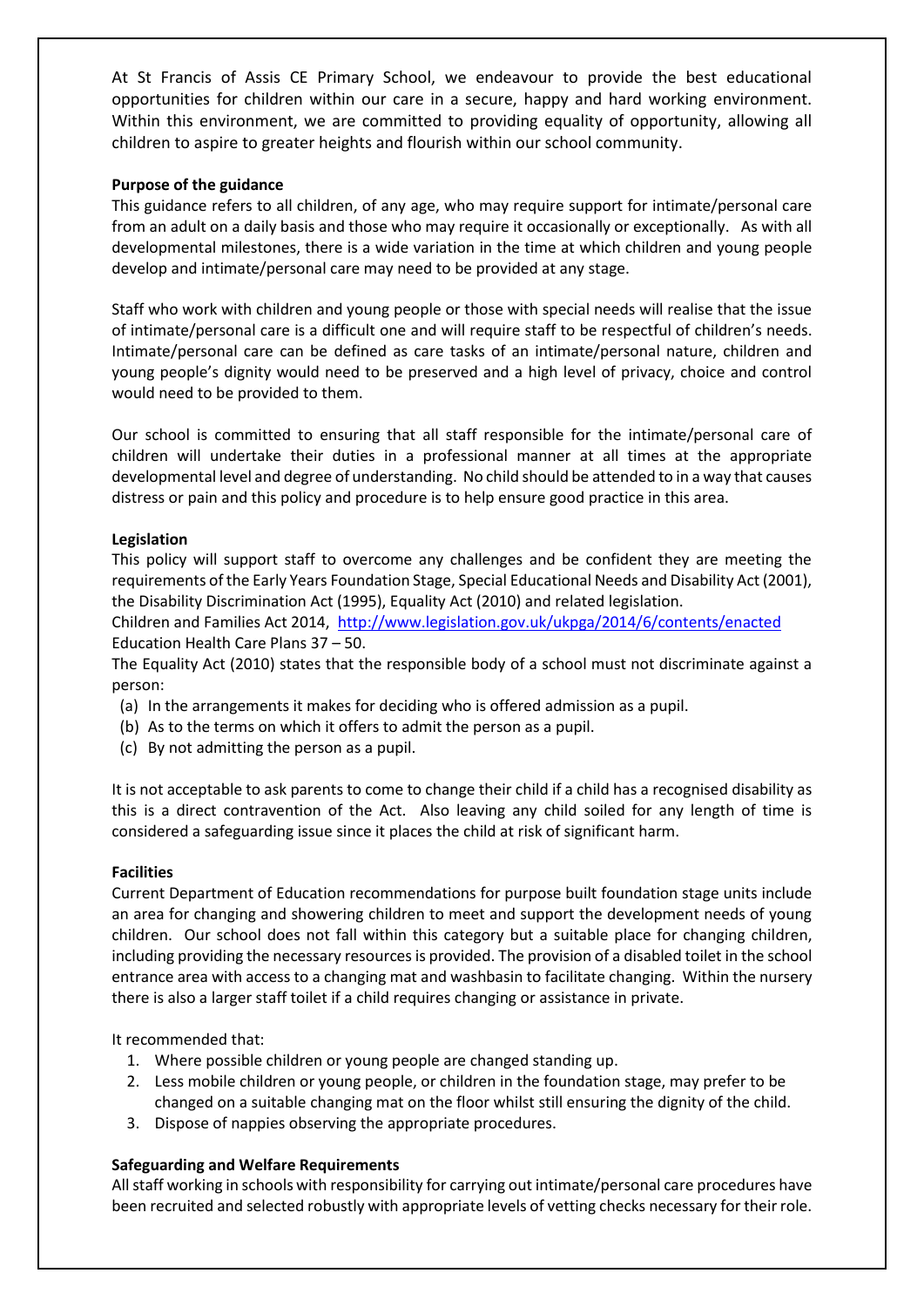(Regulated activity DBS). There is no legal requirement that a second member of staff must be available to supervise the intimate care process. However staff ensure that another appropriate adult is in the vicinity and is aware of the task to be undertaken.

Only contracted members of staff (not students or volunteers) may support a child with changing or hygiene.

#### **Staffing**

Under normal circumstances, it would be expected that this job be carried out by TAs and not by teachers – although in extreme urgent cases no adult looking after a child should refuse to change them.

#### **Support for Parents**

If there are a significant number of young children starting nursery who have not yet developed their intimate/personal care skills, staff will discuss this with them during home visits and give them some guidance. Staff at school can also make contact with the Health Visitors and have discussionsregarding how they can support parent/carers at home. Staff will create together an intimate care plan for children, where appropriate that details the child's needs (see Appendix 3). Finding out further information regarding,

- What the physical needs of the child/young person are?
- What the emotional needs of the child/young person are?
- What the preferred strategies for the child/young person are?

Should a child with complex intimate care needs be admitted, the child's medical practitioners will need to be closely involved and a separate more specialised individual intimate care plan may be required.

#### **Procedure for Personal Care**

The following guidelines should be followed by staff when changing a child. Parents will be made aware of the policy and procedure staff will follow should their child need changing during school time.

This includes:

- Staff to wear disposable gloves and aprons while dealing with the incident;
- Soiled underwear to be double wrapped in a nappy sack and sent home;
- Changing area to be cleaned after use;
- Hot water and liquid soap available to wash hands as soon as the task is completed;
- Hot air dryer or paper towels available for drying hands.
- The location of changing will be determined by the severity of the incident. The toilet in the nursery area has changing facilities and resources but likewise minor incidents may be managed with supervision in the key stage toilet area.
- Children should be encouraged as far as possible to manage their own personal hygiene (with supervision).
- When changing a child only baby wipes and toilet tissue may be used no other creams or cleansing agents.
- If a child is using a nappy this should be put in a nappy sack and disposed of in a nappy bin.

If a child is unduly distressed by the experience then parents will be called immediately. Consent from parents is required, stating the roles and responsibilities of both the home and school and has an agreement/consent form for parents to sign (see Appendix 1).

#### **Partnership Working**

School will make arrangements for children in special circumstances e.g. when a child with complex continence needs or delayed development is admitted. In such circumstances, the appropriate health care professionals will be closely involved in forward planning and advising staff.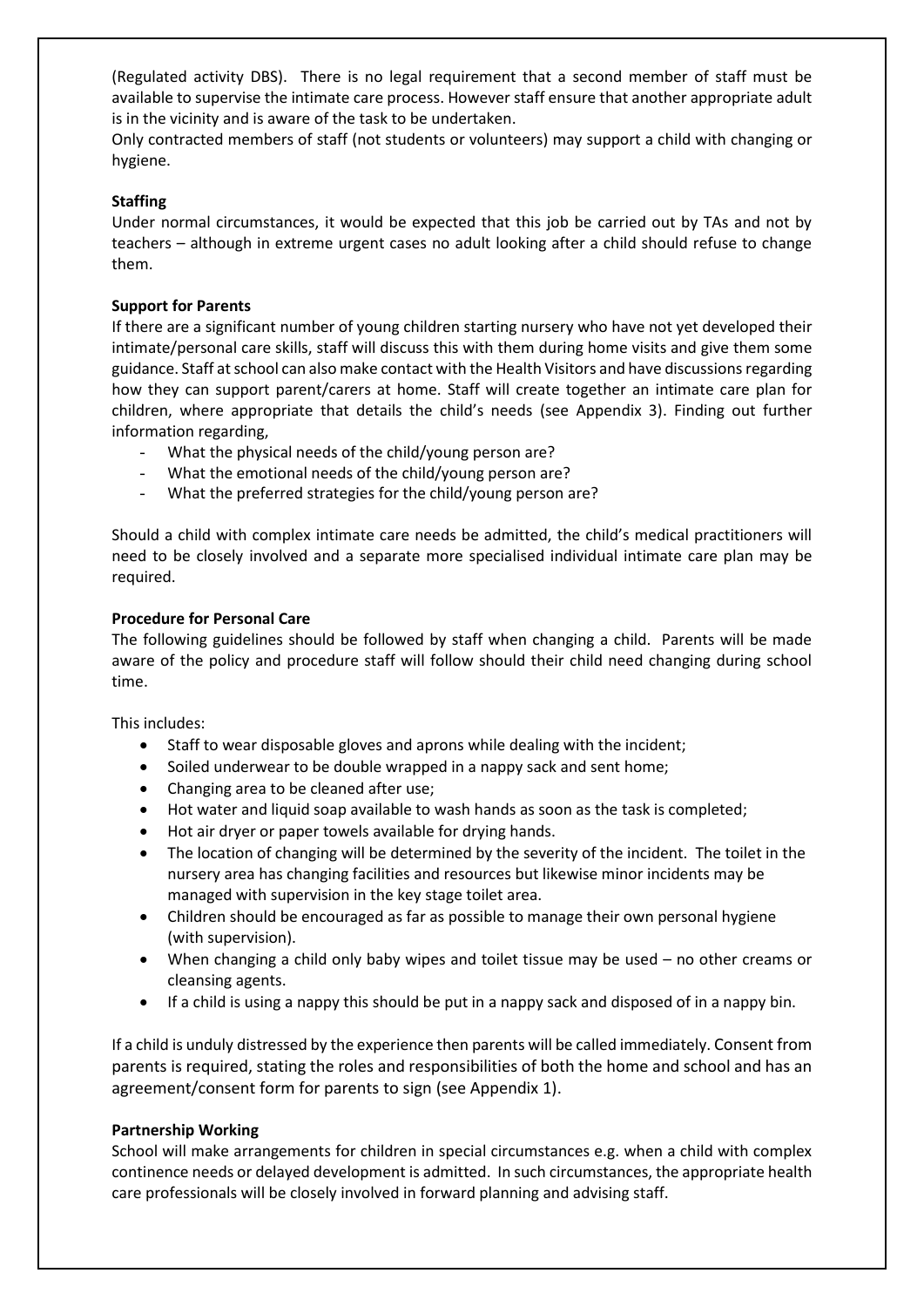In these circumstances it may be appropriate for the school to set up a staff/ parent personal care agreement that defines the responsibilities that each partner has, and the expectations each has for the other. This includes:

The parent:

- Changing your child/young person at the latest possible time before coming to school.
- Provide spare nappies/ pull ups, wet wipes and sufficient changes of clothes where necessary.
- Wash and return any clothing provided by the school as soon as possible.
- A mutual agreement to the procedures to be followed during changing at school (see Appendix 1).
- Assist us by informing our staff if your child/young person has any marks/rashes.
- Encourage your child/young person's self-help in intimate care procedures wherever possible.
- Discuss any concerns regarding your child/young person intimate care progress with our staff.

The staff:

- Changing your child/young person should s/he require it and record this on the personal care log (see Appendix 2).
- Inform you if your child/young person has any marks/rash and take further action as appropriate.
- Encourage your child/young person in their participation in their intimate care procedures wherever this is possible.
- Respect cultural practices through discussion with you, the parents/carer.

This kind of agreement should help to avoid misunderstandings that might otherwise arise, and help parents feel confident that the EYFS/ school is taking a holistic view of the child's needs (see Appendix 1).

#### **Personal Care Needs in KS1 and KS2**

If children are entering these key stages with intimate/personal care needs which have not been addressed, staff are advised to contact the specialist community nursing service for support.

The school should:

- Have written care plans in place for any pupil who could be expected to require intimate care;
- Ensure that pupils are actively consulted about their own care plan.

Staff should:

- Adhere to the intimate and personal care policy;
- Make other staff aware of the task being undertaken;
- Always explain to the pupil what is happening before a care procedure begins;
- Consult with colleagues where any variation from agreed procedure/care plan is necessary;
- Record the justification for any variations to the agreed procedure/care plan and share this information with the pupil and their parents/carers;
- Avoid any visually intrusive behaviour;
- Always consider the supervision needs of the pupils and only remain in the room where their needs require this.

This means that adults should not:

- Change or toilet in the presence or sight of other pupils;
- Shower with pupils;

• Assist with intimate or personal care tasks which the pupil is able to undertake independently. If any intimate care is required of any pupil, for e.g. accidentally wetting, this will be recorded down on a personal care log.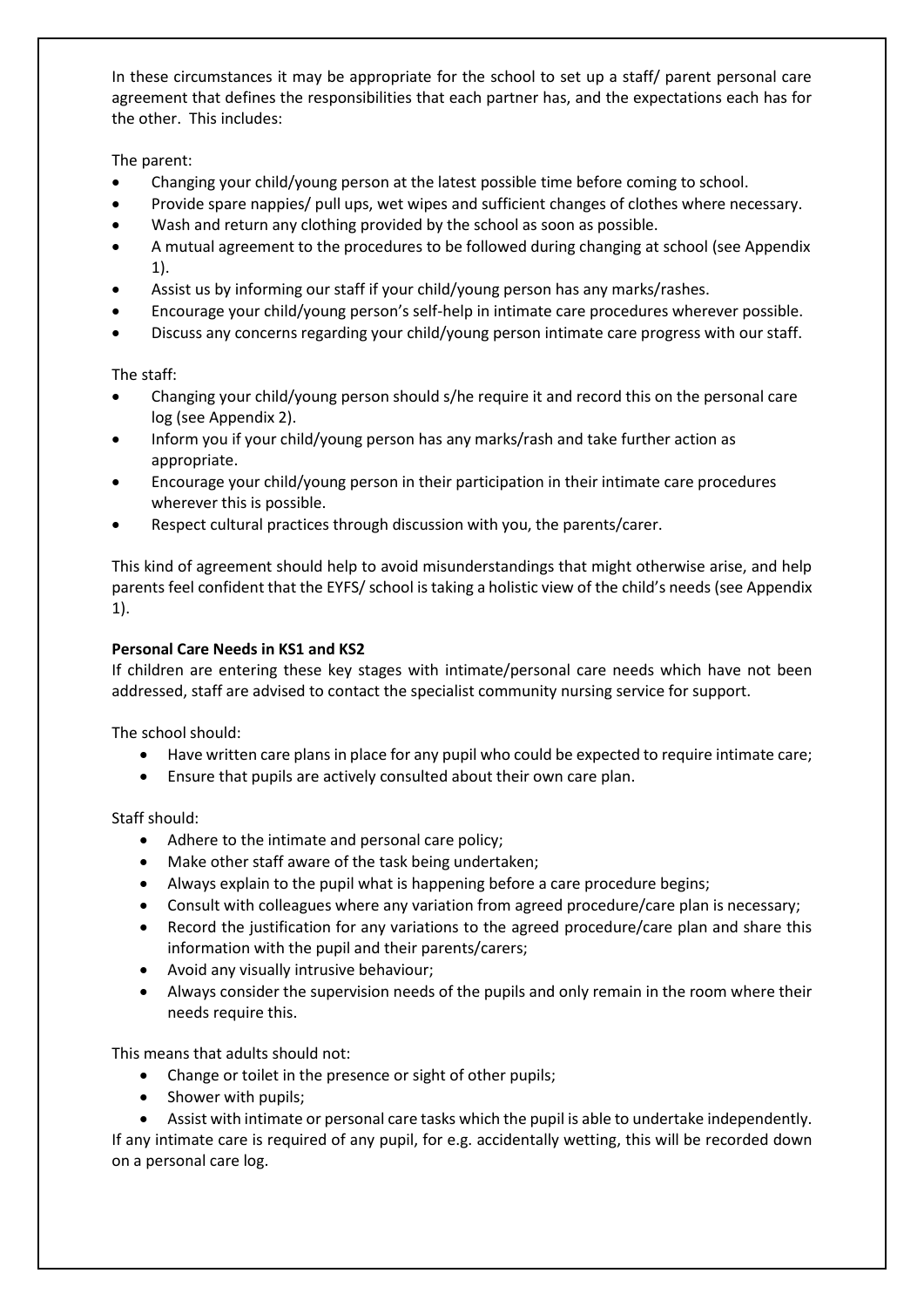#### **Appendix 1**

#### **Consent for Intimate Care Procedures**

Dear Parent/Carer,

Attached is a consent form asking for your permission for staff at school to be involved in the intimate care of your child. This will include changing your child if they have an accident, e.g. falling over and requiring a change of clothes, or changing your child if they have an accident involving toileting. Staff will encourage your child in their participation of their intimate care procedures wherever this is possible. Please could you sign the form and return it to a member of staff.

If your child is not yet toilet trained, please discuss this with a member of the Early Years team. School will need sufficient resources to be able to change your child and will work in partnership with you to support.

A copy of our Intimate Care Policy and Procedures can be found on our school website.

If you have any questions please do not hesitate to speak to a member of the Early Years team.

Kind regards

Marie Watson and Stephanie Robinson

Early Years Leads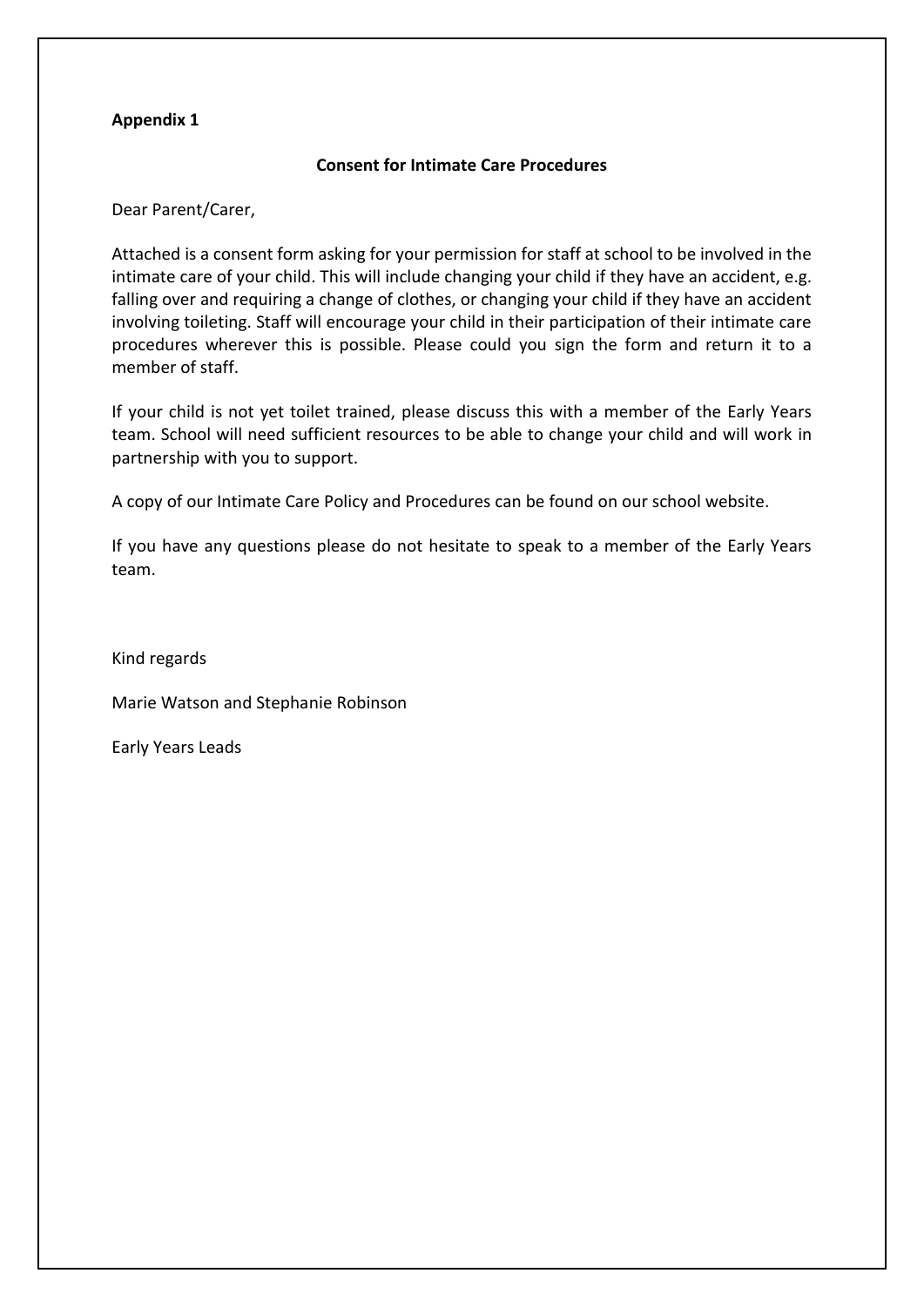#### **(Page 2 of Appendix 1)**

#### **School/Setting Agreement to support staff involvement in Intimate Care**

#### **We aim to work closely with you and your child to ensure that they feel confident, secure and respected in our school/ setting.**

Our Parent/ Carer will help support us by:

- Changing your child/young person at the latest possible time before coming to school.
- Provide spare nappies/ pull ups, wet wipes and sufficient changes of clothes where necessary.
- Wash and return any clothing provided by the school as soon as possible.
- A mutual agreement to the procedures to be followed during changing at school.
- Assist us by informing our staff if your child/young person has any marks/rashes.
- Encourage your child/young person's self help in intimate care procedures wherever possible.
- Discuss any concerns regarding your child/young person intimate care progress with our staff.

Our staff will support you by:

- Changing your child/young person should s/he require it.
- Inform you if your child/young person has any marks/rash and take further action as appropriate.
- Encourage your child/young person in their participation in their intimate care procedures wherever this is possible.
- Respect cultural practices through discussion with you, the parents/carer.

Child's Name……………………………………………………………………….

Parent/ Carer Name……………………………………………………………...

Parent/Carer Signature………………………………………… Date………………

Staff Signature…………………………………………………………………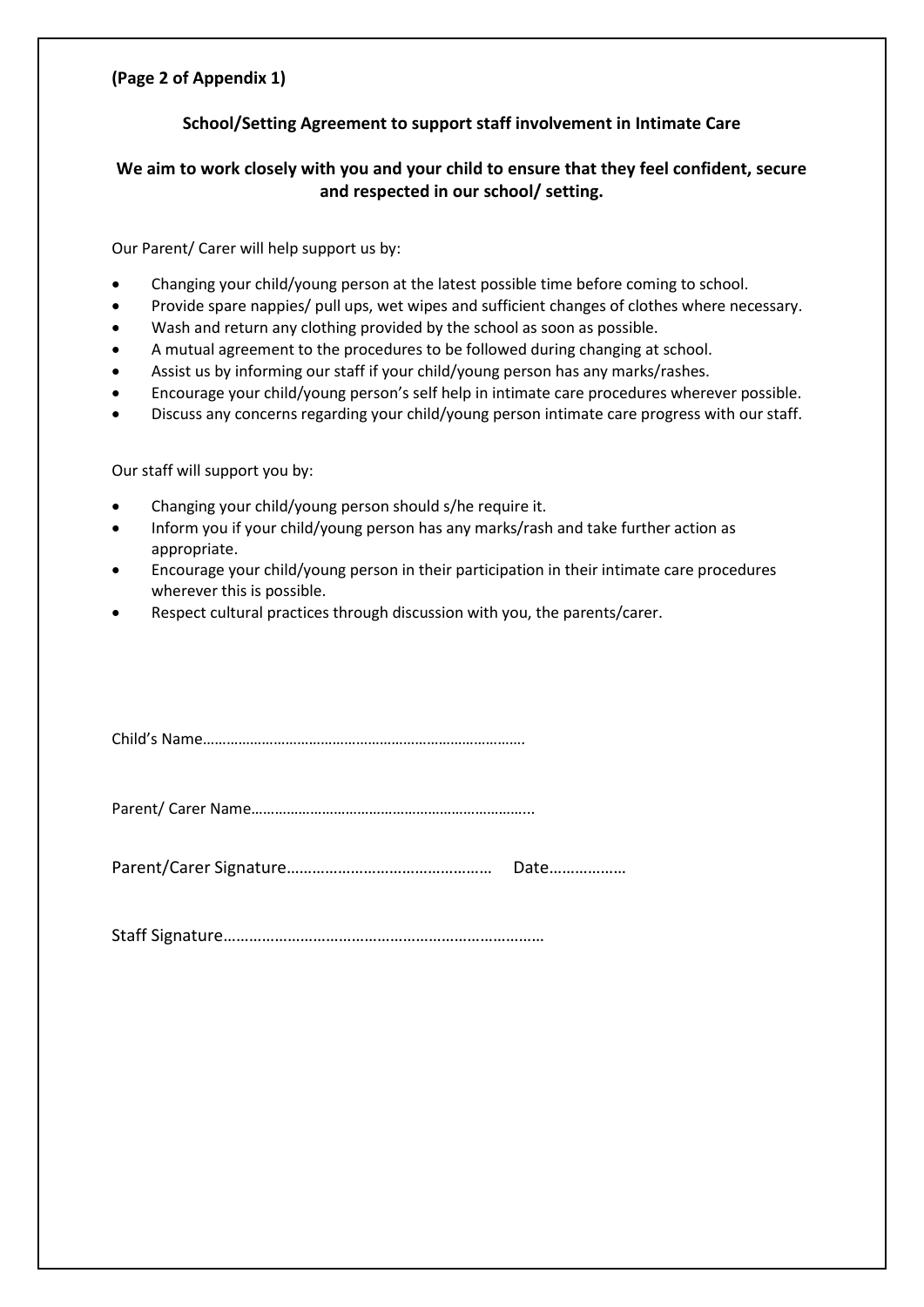## **Appendix 2**

# **Your Personal Care Log**

**Child's Name \_\_\_\_\_\_\_\_\_\_\_\_\_\_\_\_\_\_\_\_ Class/session\_\_\_\_\_\_\_\_\_\_\_\_\_\_** 

| <b>Date</b> | <b>Time</b> | <b>Accident/Changed with support</b> | Staff/parent<br>signature |
|-------------|-------------|--------------------------------------|---------------------------|
|             |             |                                      |                           |
|             |             |                                      |                           |
|             |             |                                      |                           |
|             |             |                                      |                           |
|             |             |                                      |                           |
|             |             |                                      |                           |
|             |             |                                      |                           |
|             |             |                                      |                           |
|             |             |                                      |                           |
|             |             |                                      |                           |
|             |             |                                      |                           |
|             |             |                                      |                           |
|             |             |                                      |                           |
|             |             |                                      |                           |
|             |             |                                      |                           |
|             |             |                                      |                           |
|             |             |                                      |                           |